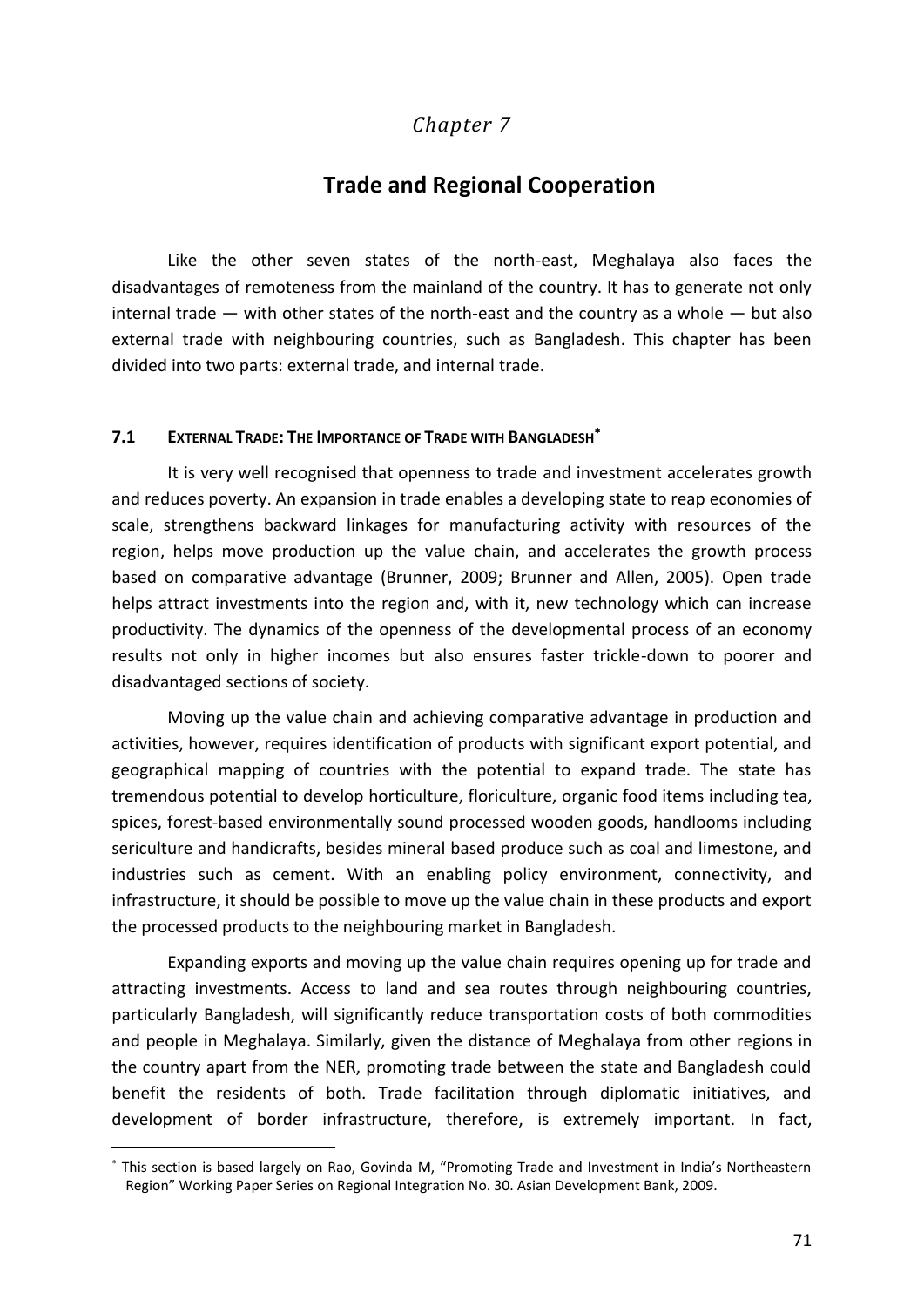strengthening infrastructure and connectivity could expand trade with not merely the neighbours but also with East Asian and South East Asian countries.

An analysis of India's trade with the countries neighbouring the NER does not look optimistic. In general, India's exports to South Asian countries as a ratio of its total exports in 2008–09 were just about 5 per cent, and the share of South Asian imports in total imports was an abysmal 0.63 per cent. In contrast, India exported almost 11 per cent of its total exports to ASEAN countries and its imports were close to 9 per cent. Similarly, there has been a sharp increase in trade with China in recent years and in 2008–09, India's exports to China constituted 5.06 per cent of the total, and its imports accounted for 10.68 per cent of total imports. Unfortunately, there is no information on the volume of trade of the NER with contiguous countries.

## **7.2 BORDER TRADE WITH BANGLADESH**

The partition of the country disrupted the age-old trade and communication links for the state of Meghalaya. It abruptly stopped the free and open trade with the districts of Sylhet and Mymensingh which became part of East Pakistan (which later became Bangladesh). To revive some of these linkages, measures have been undertaken by the central and state government: several old roads have been made functional to revive border trade, and several of the land border points have been converted into land custom stations (LCSs) on the international border between Meghalaya and Bangladesh.

Of the 17 LCSs being used for border trade in the NER, eight are located in Meghalaya, four each in the Khasi-Jaintia Hills and the Garo Hills; these are Dawki, Borsora, Mahendraganj, Gasuapara, Dalu, Baghmara, Shella Bazar, and Bholaganj. For want of authentic data either from official or non-official sources, it is difficult to know the precise nature and extent of border trade from these LCSs. The problem is essentially rooted in the ways in which trade takes place, which is broadly divided into two types — official and unofficial. While trading activity through official channels is recorded at the different LCSs, unofficial trade is more often designated as illegal trade or simply trans-border smuggling. Further, the LCSs in Meghalaya are mainly used for the export of raw materials and locally produced perishable items, and it is difficult to estimate how much of these commodities are exclusively produced within the state and then exported to Bangladesh.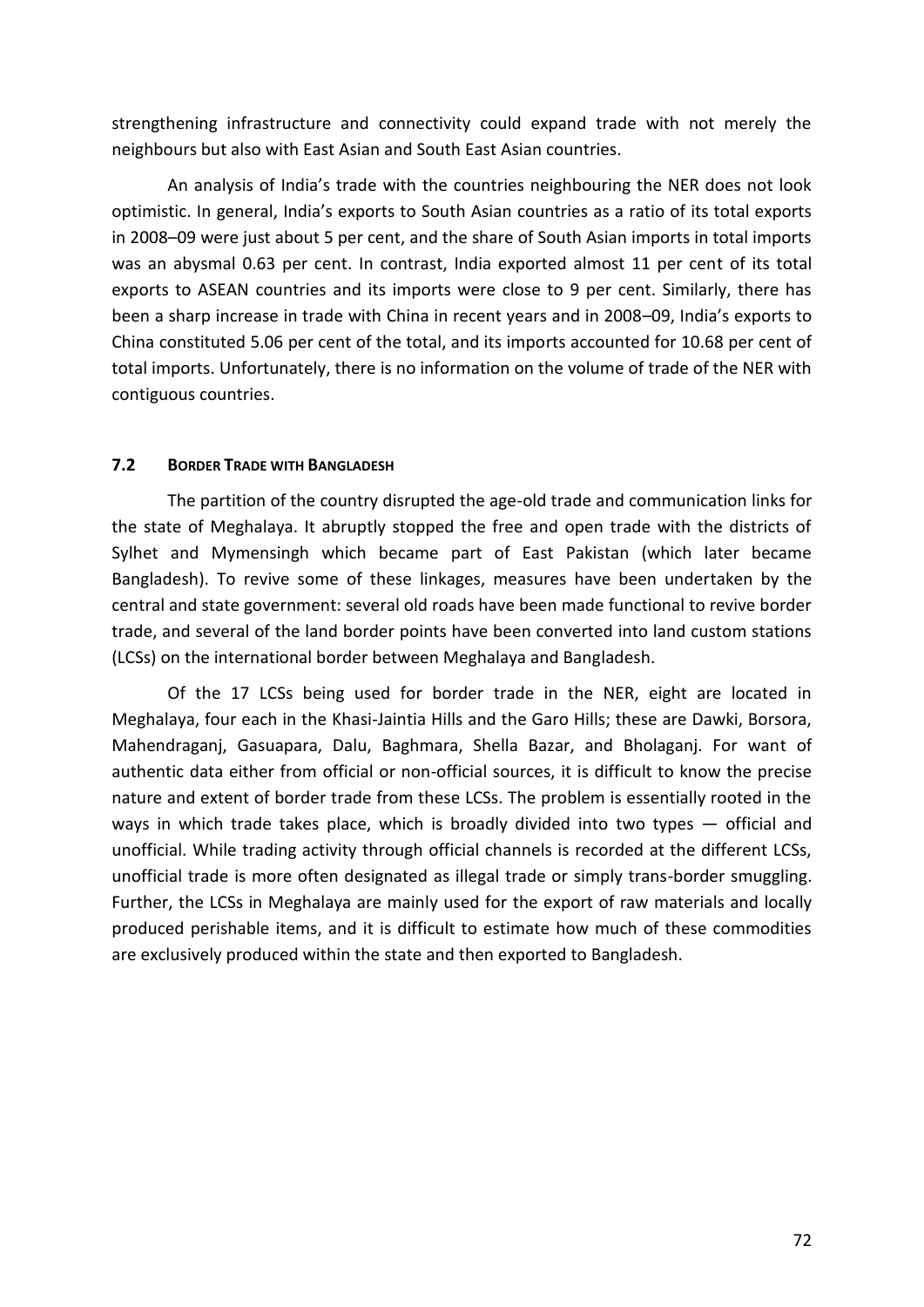| Produce             | Quantity       | Value $(Rs)$ |  |  |
|---------------------|----------------|--------------|--|--|
| Dawki               |                |              |  |  |
| Orange              | 2,576,530 Nos. | 1,922,395.10 |  |  |
| <b>Citrus Fruit</b> | 49,080 Nos.    | 71,955.00    |  |  |
| Mahendraganj        |                |              |  |  |
| <b>Bamboo</b>       | 177 MT         | 126,765.00   |  |  |
| Ginger              | 155 MT         | 1,120,224.00 |  |  |
| Tamarind            | 80 MT          | 267,304.00   |  |  |
| Total               |                | 3,508,643.10 |  |  |

*Source:* Commissioner, Customs, Government of Meghalaya

Presently, items exported to Bangladesh from Meghalaya are mainly those which are available in the hills of the state (*see Tables 7.1A* and *7.2A* in the *Annexure*). People living in the border areas have been traditionally cultivating crops such as oranges, bananas, betel nuts, betel leaves, and bay leaf, and selling them at border *haats*. The system was almost institutionalised, but as a result of numerous barriers and formalities imposed by governments on both sides of the border, these cultivators are unable to export these crops through the official routes. Under the circumstances, a large section of cultivators use unofficial channels to export their products.

Meghalaya thus primarily exports mineral and horticultural products to Bangladesh, which constitute almost 90 per cent of the total exports from the NER. Coal and limestone, two major mineral products found in the southern belt of Meghalaya, are exported through the LCSs at Dawki, Borsora, Mahendraganj, Baghmara, Gasuapara, Dalu, and Mankachar (Assam). In fact, there exists a complementarily between the resource base of the hills of Meghalaya and the nearby plains of Bangladesh. A cement factory at Chhatak in Bangladesh, for instance, fully depends on Meghalaya for limestone. Likewise, the tea gardens, jute mills, and brick manufacturing units in Bangladesh largely depend on coal mined in Meghalaya.

#### **7.3 THE WAY AHEAD: RECOMMENDATIONS FOR IMPROVING BORDER TRADE**

Economic isolation has been a major reason for stagnancy in Meghalaya, and acceleration in growth can be achieved only by expanding trade and investment in the state. This calls for opening up the trade routes and promotion of trade relations with the neighbouring countries and creation of excellent infrastructure and connectivity to facilitate movement of people and goods, and attract investment. The large volume of investment required to accelerate the rate of growth also requires heavy investments in infrastructure, not only on the Indian side but also on the side of Bangladesh, which does not have the required volume of resources to create world class infrastructure. Institutions will have an important role not only in making neighbouring countries realise the importance of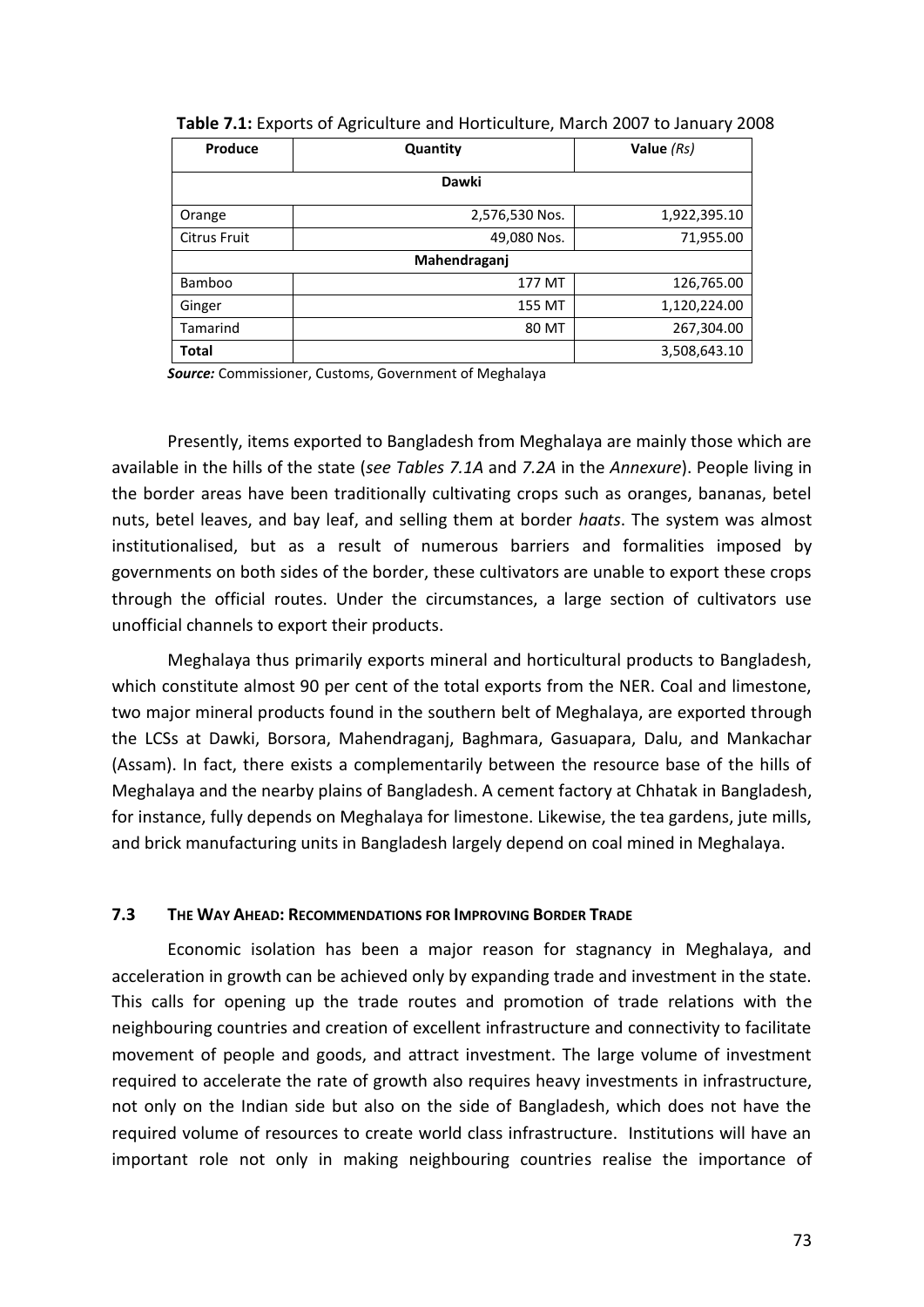expanding trade, promoting understanding between them, and providing the necessary funds for financing the large requirements in infrastructure. The ADB has experience with such initiatives in the Mekong sub-region and elsewhere, which could be applied along the state's border with Bangladesh.

## **7.3.1 Strengthening Infrastructure**

As stated earlier, for Meghalaya to catch up with the living standards in the rest of the country, a massive increase in investment is required. Much of this will have to come from the private sector, including foreign investment. The most important condition for attracting private investment to the state is the provision of good infrastructure. Provision of quality infrastructure not only enhances the quality of life but also dictates the pace of economic activity, and the nature and quality of economic growth.

So far, the state's poor connectivity within the state, with its neighbouring states, and the rest of the country has virtually isolated its residents. The high dependence on road transportation has hampered intra-regional mobility and has hindered the development of markets. The blocking of access to Chittagong port and the land route through Bangladesh has closed access to sea transportation. Good transportation networks are necessary to interlink potential growth centres, promote tourism, connect to border trade points, and support economic, social, and security needs. Apart from transportation infrastructure, an expansion in markets and trade depends on the existence of good quality supply of power, an efficient telecommunications network, border infrastructure, etc.

### **7.3.2 Government Support**

Meghalaya needs to take full advantage of the various central government funded schemes like ASIDE, EDF-NER, etc., to increase exports with Bangladesh.

## *The ASIDE Scheme*

The government has launched the ASIDE (Assistance to States for Development of Export Infrastructure) scheme to promote infrastructure for exports. The funds are broadly meant to be used for creating new export promotion industrial parks and zones (including special economic zones and agri-business zones), augmenting facilities in existing zones, and developing complementary infrastructure such as connection roads, and freight stations. Since 2002–03, the government of Meghalaya has utilised Rs 49.06 crore under ASIDE. It approved 30 projects at a total cost of Rs 97.16 crore, of which 16 projects have been completed (May 2010).